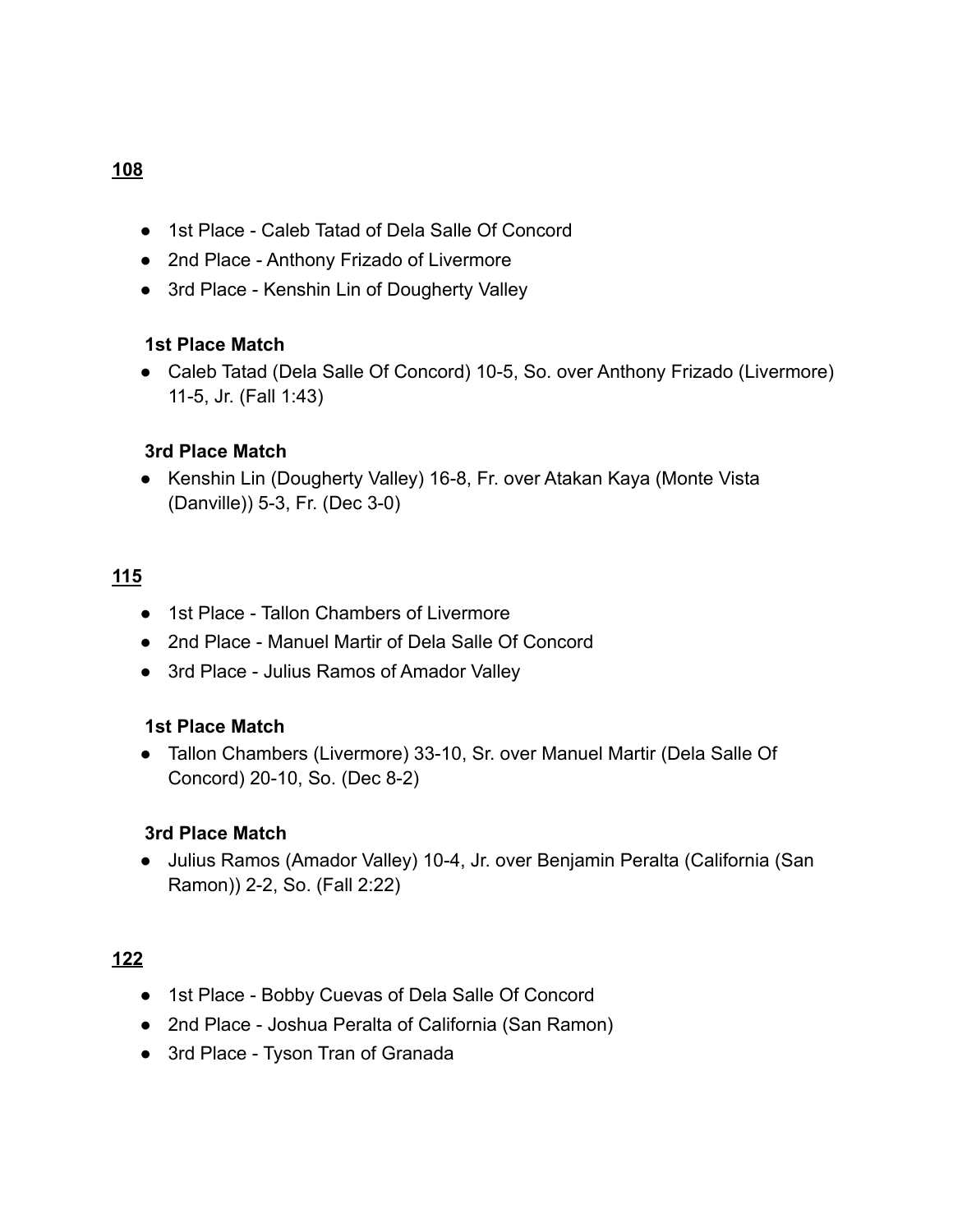● Bobby Cuevas (Dela Salle Of Concord) 22-8, Sr. over Joshua Peralta (California (San Ramon)) 18-8, Sr. (Fall 3:18)

# **3rd Place Match**

● Tyson Tran (Granada) 21-15, Fr. over Pasha Salemi (Monte Vista (Danville)) 23-16, Sr. (For.)

### **128**

- 1st Place Miles Garcia of Monte Vista (Danville)
- 2nd Place Carlos Vazquez of Dela Salle Of Concord
- 3rd Place Jakob Serrano of Granada

### **1st Place Match**

● Miles Garcia (Monte Vista (Danville)) 22-7, Sr. over Carlos Vazquez (Dela Salle Of Concord) 15-12, So. (Fall 5:45)

### **3rd Place Match**

● Jakob Serrano (Granada) 15-14, Fr. over Jacob Cazella (Amador Valley) 14-10, Jr. (MD 13-2)

### **134**

- 1st Place Atri Feizi of Dela Salle Of Concord
- 2nd Place Jayson Victoria of Granada
- 3rd Place Jerod Texeira of Amador Valley

### **1st Place Match**

● Atri Feizi (Dela Salle Of Concord) 13-6, Jr. over Jayson Victoria (Granada) 37-10, So. (Dec 5-4)

### **3rd Place Match**

● Jerod Texeira (Amador Valley) 16-11, Sr. over William Duncan (Foothill (Pleasanton)) 4-9, Jr. (Fall 2:30)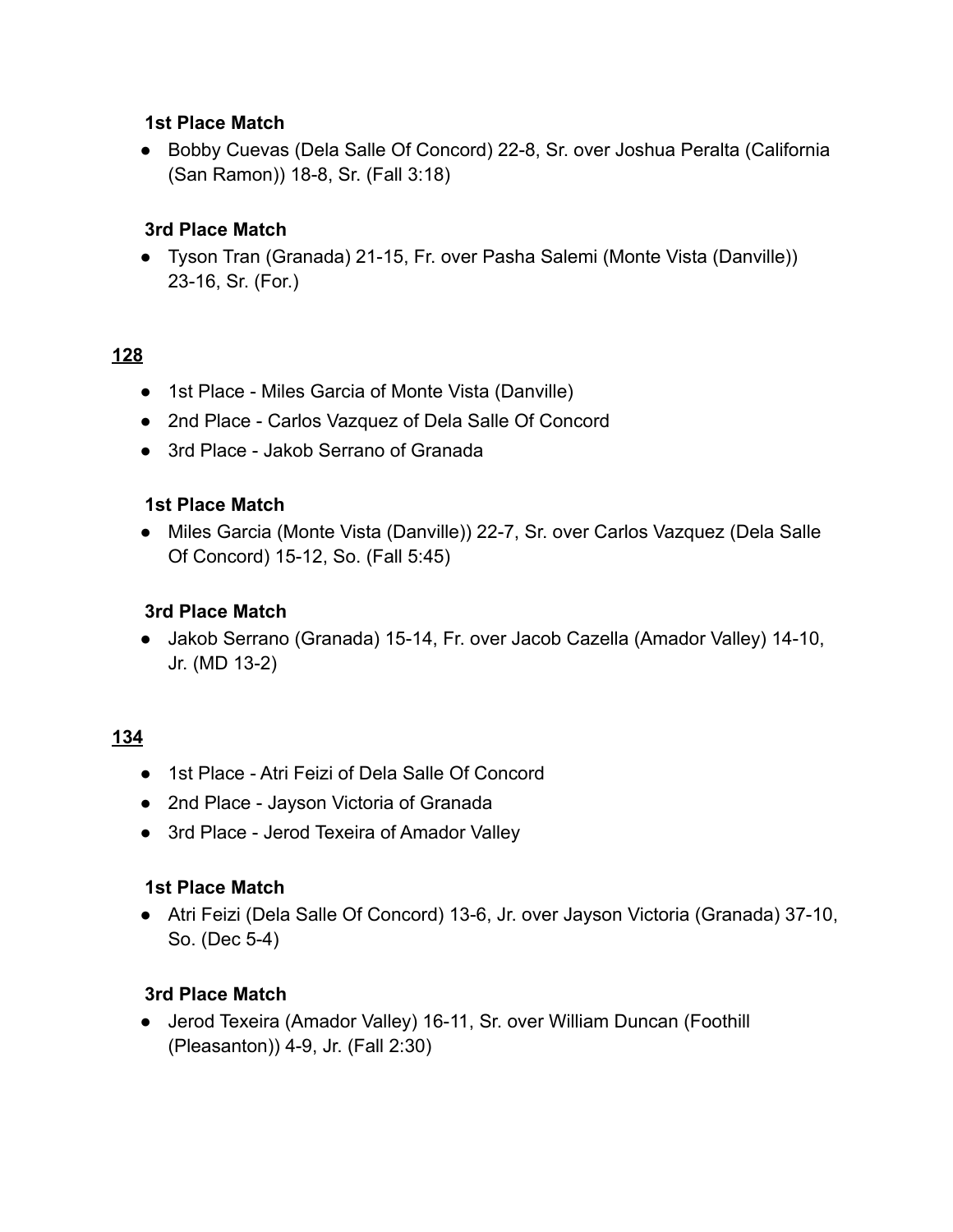- 1st Place Henry Baalman of Dublin
- 2nd Place Jonathan Nishikawa of Monte Vista (Danville)
- 3rd Place Preston Trager of California (San Ramon)

● Henry Baalman (Dublin) 30-10, Jr. over Jonathan Nishikawa (Monte Vista (Danville)) 27-13, Jr. (Fall 5:48)

# **3rd Place Match**

● Preston Trager (California (San Ramon)) 19-6, Jr. over Toa Bodily (Foothill (Pleasanton)) 14-8, So. (Dec 8-5)

# **147**

- 1st Place Maxwell Wise of Foothill (Pleasanton)
- 2nd Place Josiah Hurd of Granada
- 3rd Place Franklin Enkhmandakh of Dela Salle Of Concord

### **1st Place Match**

● Maxwell Wise (Foothill (Pleasanton)) 21-3, Jr. over Josiah Hurd (Granada) 36-11, Sr. (Dec 6-3)

### **3rd Place Match**

● Franklin Enkhmandakh (Dela Salle Of Concord) 30-14, So. over Kevin Goodman (California (San Ramon)) 3-2, Jr. (Fall 5:52)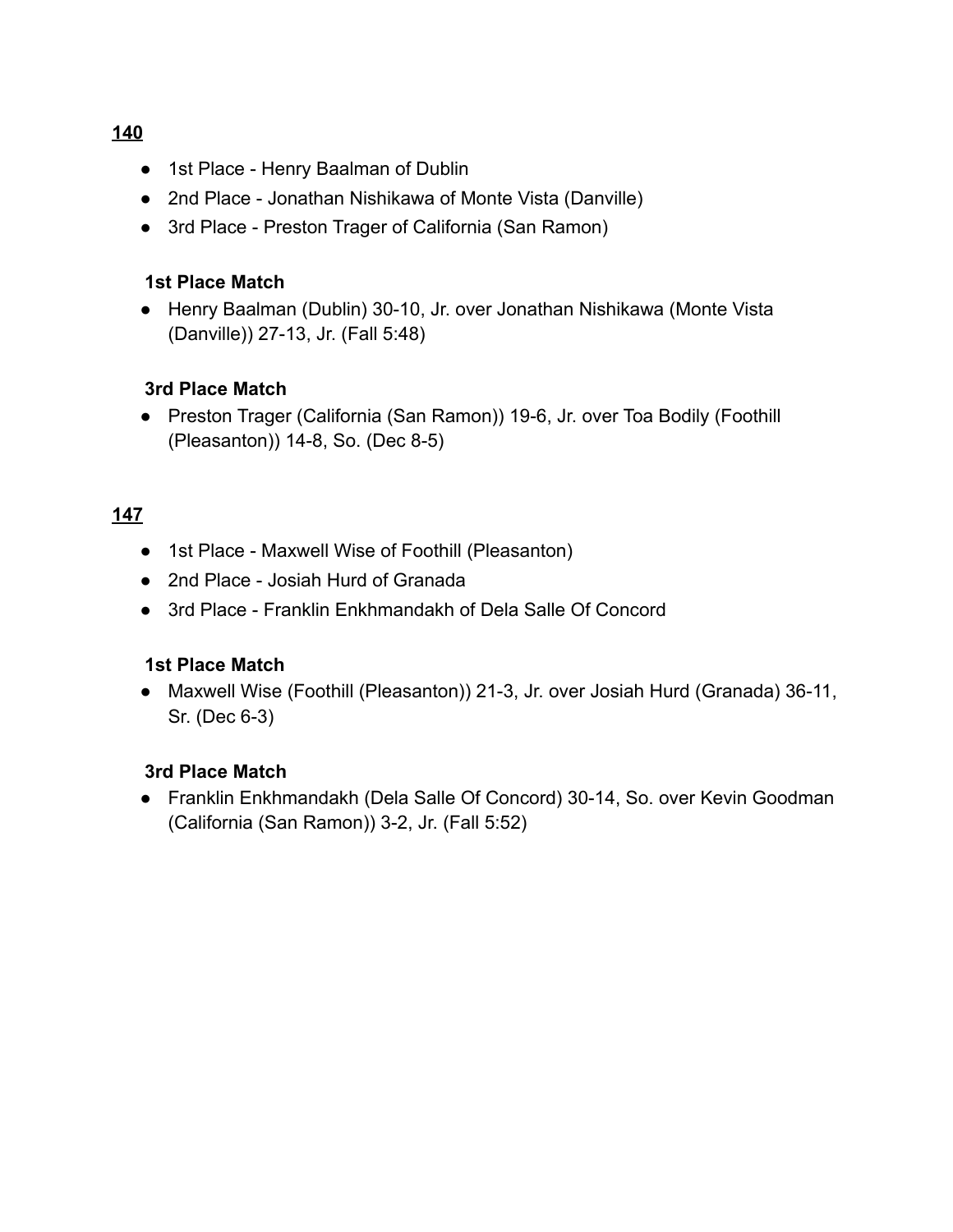- 1st Place Jackson Morgan of Granada
- 2nd Place Gavin Fernandez of Dela Salle Of Concord
- 3rd Place Isaiah Lee of San Ramon Valley

● Jackson Morgan (Granada) 42-4, Sr. over Gavin Fernandez (Dela Salle Of Concord) 17-6, Jr. (Dec 6-4)

### **3rd Place Match**

● Isaiah Lee (San Ramon Valley) 35-6, Sr. over Bradley Freitas (Dublin) 14-13, Sr. (Fall 2:19)

### **162**

- 1st Place Timothy Cowan of Livermore
- 2nd Place Colin Sweeney of Dela Salle Of Concord
- 3rd Place Eric Simonson of Foothill (Pleasanton)

### **1st Place Match**

● Timothy Cowan (Livermore) 31-3, Sr. over Colin Sweeney (Dela Salle Of Concord) 21-11, Sr. (MD 11-2)

### **3rd Place Match**

● Eric Simonson (Foothill (Pleasanton)) 15-4, Sr. over Dakodah Hazen (Dublin) 23-8, Sr. (Dec 3-2)

### **172**

#### **Guaranteed Places**

- 1st Place Naeem Salemi of Granada
- 2nd Place Fernando Flores of Dela Salle Of Concord
- 3rd Place George Yu of Dublin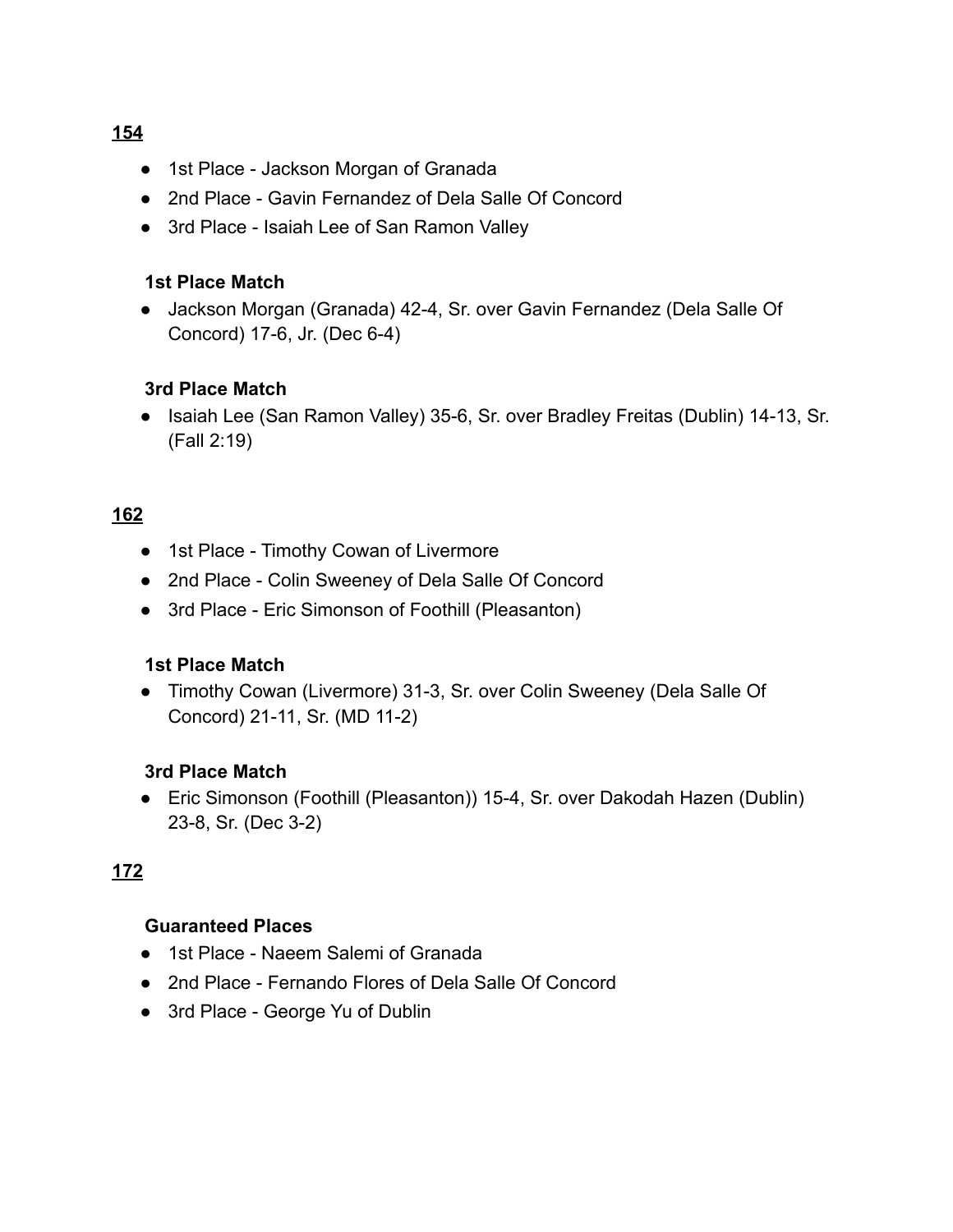● Naeem Salemi (Granada) 37-10, Sr. over Fernando Flores (Dela Salle Of Concord) 9-2, Sr. (Fall 3:53)

# **3rd Place Match**

● George Yu (Dublin) 8-4, Jr. over Jason Thompson (Livermore) 17-14, Sr. (Dec 13-7)

### **184**

- 1st Place Matthew Pierce of Dela Salle Of Concord
- 2nd Place Ethan Hoffman of Foothill (Pleasanton)
- 3rd Place Daltin Silva of Livermore

### **1st Place Match**

● Matthew Pierce (Dela Salle Of Concord) 16-12, Sr. over Ethan Hoffman (Foothill (Pleasanton)) 17-4, Sr. (OT 6-4)

### **3rd Place Match**

● Daltin Silva (Livermore) 27-9, Jr. over Erik Andersen (Granada) 14-8, Jr. (Dec 8-6)

### **197**

- 1st Place Aiden Ochoa of Livermore
- 2nd Place Nicholas Sherlock of Dela Salle Of Concord
- 3rd Place Carter Hickerson of San Ramon Valley

### **1st Place Match**

● Aiden Ochoa (Livermore) 18-4, So. over Nicholas Sherlock (Dela Salle Of Concord) 8-8, Sr. (Dec 15-11)

### **3rd Place Match**

● Carter Hickerson (San Ramon Valley) 19-11, Jr. over Nathan Albright (Amador Valley) 10-7, So. (Fall 2:02)